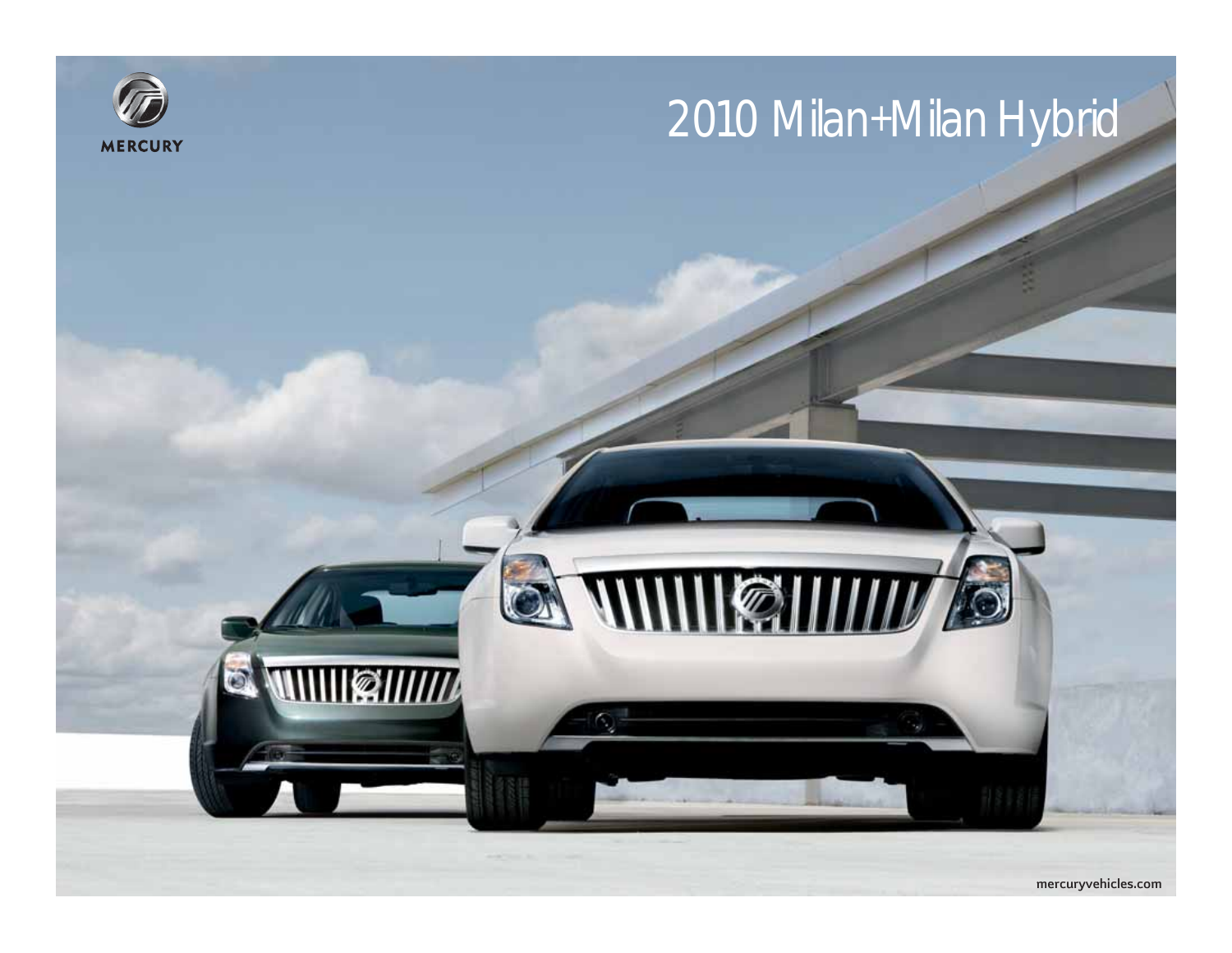







## Maximize your mileage.

### $2.5L$  I-4

**Fuel Efficiency.** Prefer to sip? Milan is committed to your cause. For starters, its new 2.5L I-4 engine can be teamed with one of 2 efficient 6-speed transmissions. Choose the standard 6-speed manual or the available 6-speed automatic, depending on how shifty you feel. With the automatic, you'll achieve up to 34 mpg on the highway, best in its class.<sup>1</sup> And great satisfaction along the way.

### I-4 Facts

- Employs intake variable cam timing (iVCT) to increase power, improve efficiency
- Advanced sensors in the Electronic Throttle Control compute optimal throttle position

### $3.01 V - 6$

**Responsible Power.** Born to zip? Experience the pull of Milan Premier's available 240-hp 3.0L V-6 Flex Fuel (FFV) engine. It's mated to an efficient 6-speed SelectShift Automatic™ transmission,<sup>2</sup> making Milan the first midsize sedan to offer all 6-speed transmissions. A techno-wonder, SelectShift gives you the power to shift for yourself if you prefer, or automatically chooses the optimal gear for any situation.

### V-6 Facts

- V-6 Flex Fuel (FFV) engine runs on E85, gasoline or any blend of the 2
- An industry-first, Cam Torque-Actuated intake variable cam timing (iVCT) technology improves tip-in performance feel and fuel economy

### 2.5L I-4 HYBRID

**Fully Hybrid.** Ready for a new trip? How does 41 mpg<sup>3</sup> city/36 hwy. sound? The all-new Milan Hybrid is powered by a 2.5L I-4 engine that uses Atkinson-cycle combustion to get the most from each drop of gas. An electronically controlled Continuously Variable Transmission (eCVT) keeps shifts smooth. Behind the rear seats, a 275-volt sealed nickel-metal-hydride (NiMH) battery pack lets it operate solely in pure electric mode at speeds of up to 47 mph, recharging itself every time you brake.

### Hybrid I-4 Facts

- City driving range on a single tank of gas is over 700 miles<sup>4</sup>
- Smaller, lighter battery pack (shown above) produces 20% more power than the one in Mercury's first hybrid system
- Smarter climate control system monitors cabin temperature and runs the gas engine only as needed to heat the cabin; the electric air conditioning compressor provides cold air even when the gas engine isn't running

<sup>1</sup>EPA-estimated 23 mpg city/34 hwy., Milan I-4 automatic with Rapid Spec 100A. Midsize class per R.L. Polk & Co. Non-hybrid. <sup>2</sup> EPA-estimated 18 mpg city/27 hwy. with 3.0L V-6 engine and 6-speed SelectShift Automatic transmission (FWD). <sup>3</sup>Based on EPA-estimated 41 mpg city/36 hwy. Actual mileage will vary. Midsize class per R.L. Polk & Co. 4Based on EPA-estimated 41 mpg city. Actual mileage will vary.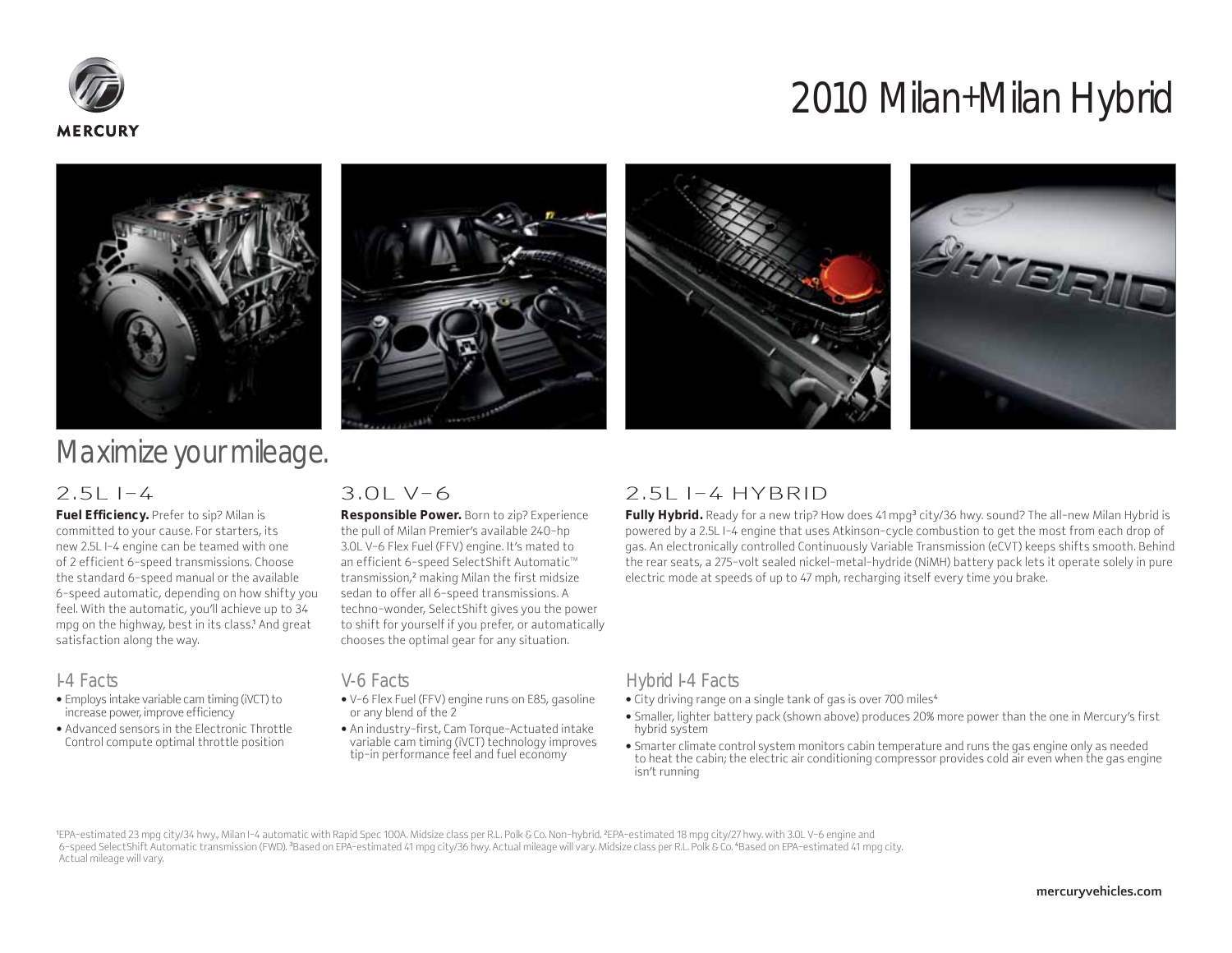





## Gauge your choice.

### MILAN

**Ice BlueTM Instrumentation.** As bold as ice. Thanks to new Ice Blue lighting on the instrument cluster gauges, center console controls, door lock and window switches, and steering wheel controls, all are highly visible in Milan. Radiating a crisp, cool glow, Ice Blue lighting makes quite an impression – especially at night. In addition to making gauges and switches easy to find and operate, Ice Blue lighting brings harmony to the interior and pleases the most important instrument of all: your eyes.

### MILAN HYBRID

**Liquid Crystal Displays.** You're the Chief Information Officer in Milan Hybrid. Its exclusive new SmartGauge™ with EcoGuide features 2 customizable 4.3" Liquid Crystal Display (LCD) screens that flank the luminous speedometer, supplying as much (or as little) information as you'd like to guide you on your hybrid experience. Choose from one of 4 modes to Inform, Enlighten, Engage or Empower yourself. Settings for both screens are controlled by switches on the steering wheel.

**Efficiency Forest.** Turn over a new leaf. Again. And again. And again. Watch more efficiency leaves grow on the brightly lit vine the longer you keep Milan Hybrid in Electric Drive. In this mode, you can run on electric power alone and achieve your best mileage. More leaves = more mpg (up to 41 mpg city). After shutdown, the system even reviews your performance and gives kudos for outstanding achievement.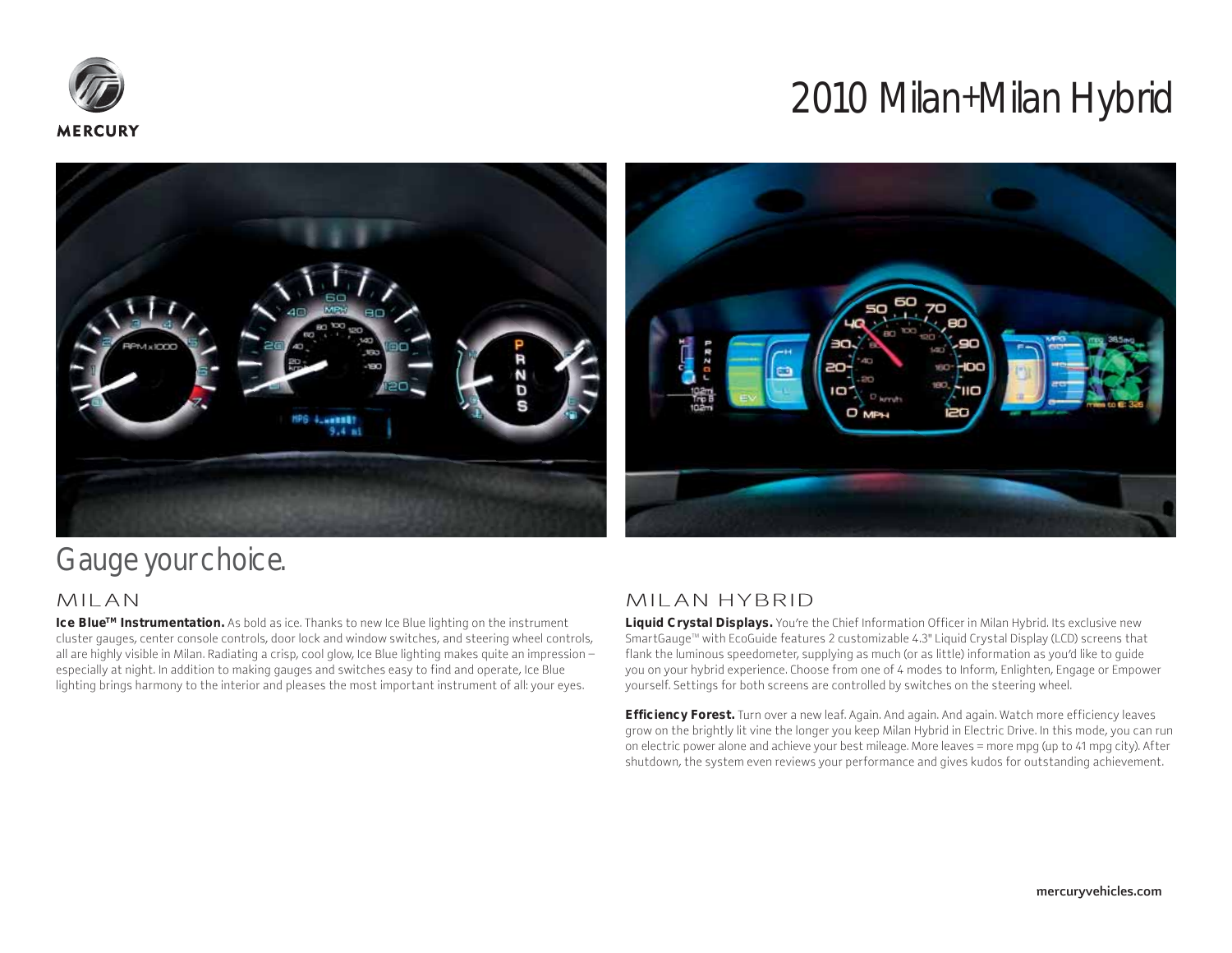



## Indulge your designer.

**Interior Arrangements.** Your inner designer, that is. Depending on the model, seats in Milan are covered in premium cloth, monotone or two-tone leather trim with contrast stitching, or elegant Cashmere-colored leather trim with tone-on-tone stitching in Milan VOGA. It's a pity you can only choose one. Soft-feel surfaces wrap pleasingly around you, while Ice Blue<sup>TM</sup> interior lighting accentuates its graceful lines. Standard on Premier and Hybrid, Ambient Lighting casts a glow – in your choice of 7 colors – in the front cupholders and front and rear footwells.



1Based on EPA-estimated 41 mpg city/36 hwy. Actual mileage will vary. Midsize class per R.L. Polk & Co.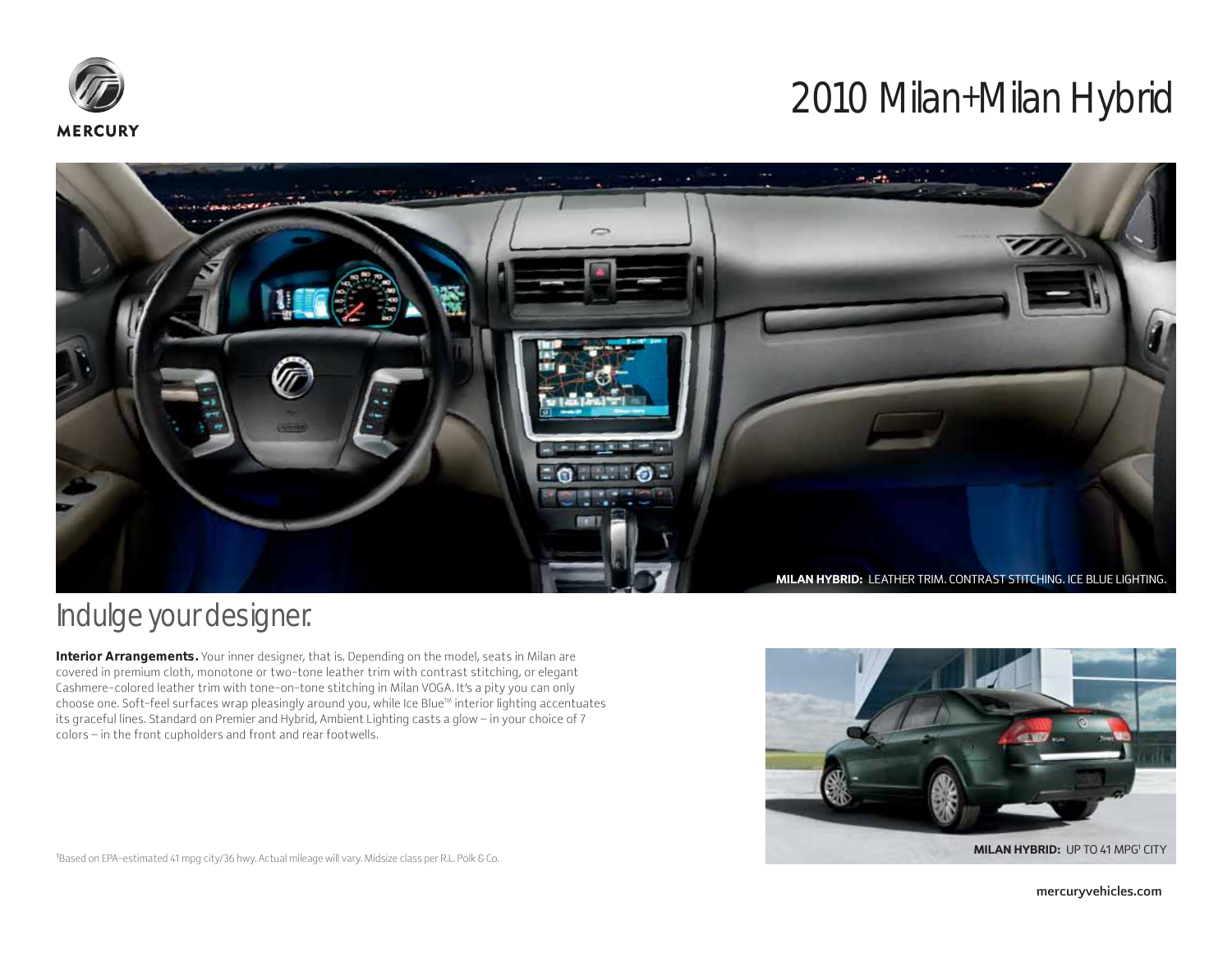

**SIRIUS?** 

Link your life.

# 2010 Milan+Milan Hybrid

**Mercury SYNC<sup>®</sup> with 911 Assist.<sup>™</sup> Enter** Milan with your paired Bluetooth®-enabled phone, or plug your digital media player or thumb drive into its USB port, and available Mercury SYNC<sup>2</sup> knows you're there. Press a steering wheel button, say, "Call home," and it follows your commands. New this year: SYNC can make an emergency call from your phone if any airbag deploys.<sup>3</sup> And unlike other systems, SYNC connects you directly to a 911 operator. The latest version features up-to-the-minute weather, traffic alerts, turn-by-turn directions and more.<sup>4</sup> Developed in concert with Microsoft,® SYNC with class-exclusive 911 Assist also lets you request a Vehicle Health Report that can be viewed online. How's that for staying connected?

**SIRIUS® Satellite Radio.** With over 130 channels of crystal clear, digital-quality sound, available SIRIUS Satellite Radio<sup>1</sup> offers an amazing range of 100% commercial-free music, plus sports, news, talk and entertainment – and includes a 6-month introductory subscription to the SIRIUS service.

surround sound and DSP processing, the available Sony Audio System features Dolby® Automotive Entertainment Program (DAEP) 5.1 Surround Sound to bring the home theater performance of Dolby Pro Logic® II into Milan. With 390 watts of continuous power, 12 high-quality speakers and 2 amplifiers working together, Sony's unique, rich sound is more than delivered.



**Sony® 5.1 Surround Sound.** Featuring



1 Real-time traffic monitoring available in select markets. Some features are unavailable while driving. Service available in the 48 contiguous states and Washington, D.C. 2 Driving while distracted can result in loss of vehicle control. Only use mobile phones and other devices, even with voice commands, when it is safe to do so. Microsoft is a registered trademark of Microsoft Corporation. The Bluetooth word mark is a trademark of the Bluetooth SIG, Inc. <sup>3</sup> The vehicle's electrical system (including the battery), the wireless service provider's signal, and a connected mobile phone must all be available and operating for 911 Assist to function properly. These systems may become damaged in a crash. The paired mobile phone must be turned on, connected to SYNC, and the 911 Assist feature enabled in order for 911 to be dialed. <sup>4</sup> These SYNC services not available with Navigation System. See your dealer for details.

**TRAVEL LINK/wester** 

Tomorrow

 $80\frac{F}{155}$ 

**Mostly Sunny** 

88 887

Detroit Metro Area

Today

**78F/53F** 

**Sunny** 

筦

 $\omega$ 

**JENU** 

**NE EXT 787** 

Current

**SAT** 

 $75F/60F$ 

Partly cloudy

 $\triangleright$   $\mid$ 

FR

 $78F/51F$ 

Partly cloudy

1942

101.1%

 $7:30$ 

SUN

 $675/475$ 

Partly cloudy

**PLANET** 

DOW BAYS

them). This multifunctional system even lets you watch DVDs on-screen when Milan is in "Park." That's one powerful driving companion.

mercuryvehicles.com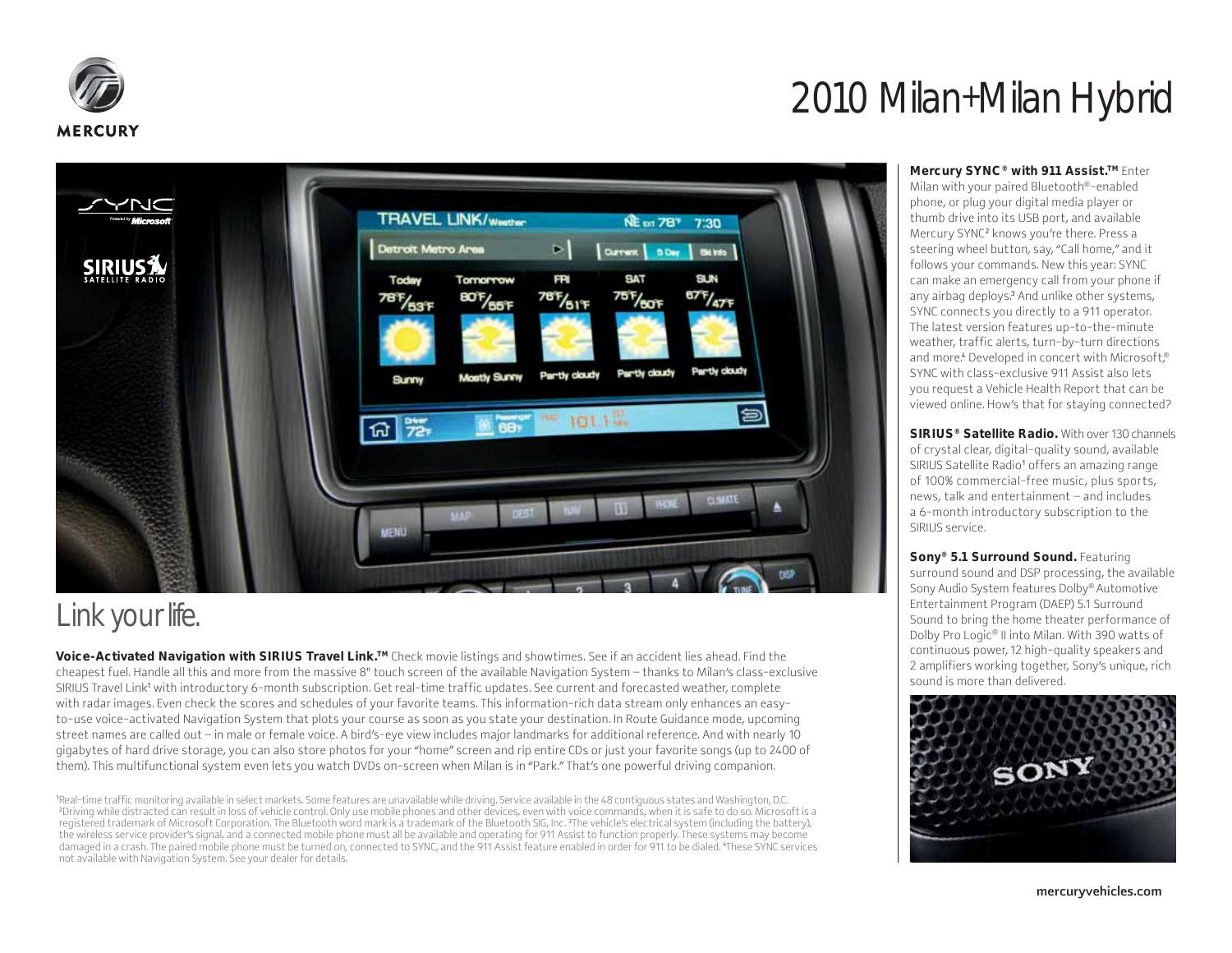



### Improve your grip.

**AdvanceTrac® ESC.** According to a National Highway Traffic Safety Administration (NHTSA) study,<sup>1</sup> electronic stability control (ESC) reduced single vehicle crashes among passenger cars by 35% when compared to similar models without this technology. So what is it, exactly?

With sensors to measure oversteer and yaw, Milan and Milan Hybrid's standard AdvanceTrac ESC<sup>2</sup> constantly monitors vehicle speed, throttle position and steering wheel angle. If it senses wheel slip or loss of traction, the system automatically modulates engine power or selectively applies the brakes to individual wheels to help keep Milan on its intended path.

**Intelligent All-Wheel Drive (AWD).** When rain turns to snow, formerly smooth blacktop is now very slick. As adrenaline floods your body to keep you alert, the optional Intelligent All-Wheel-Drive (AWD) system on Milan V-6 models reacts as well, seamlessly distributing more torque to the wheels with the best grip. Between front and rear axles and side to side on each axle, torque moves automatically to help maintain traction. As you reach your unplowed side street, traction is reduced to one wheel, so Intelligent AWD sends most torque there to help keep you moving forward. Up the driveway. Into the garage. Power off. Home.

1 U.S. Dept. of Transportation study, September 2004 (www.nhtsa.gov). 2 Remember that even advanced technology cannot overcome the laws of physics. It's always possible to lose control of a vehicle due to inappropriate driver input for the conditions.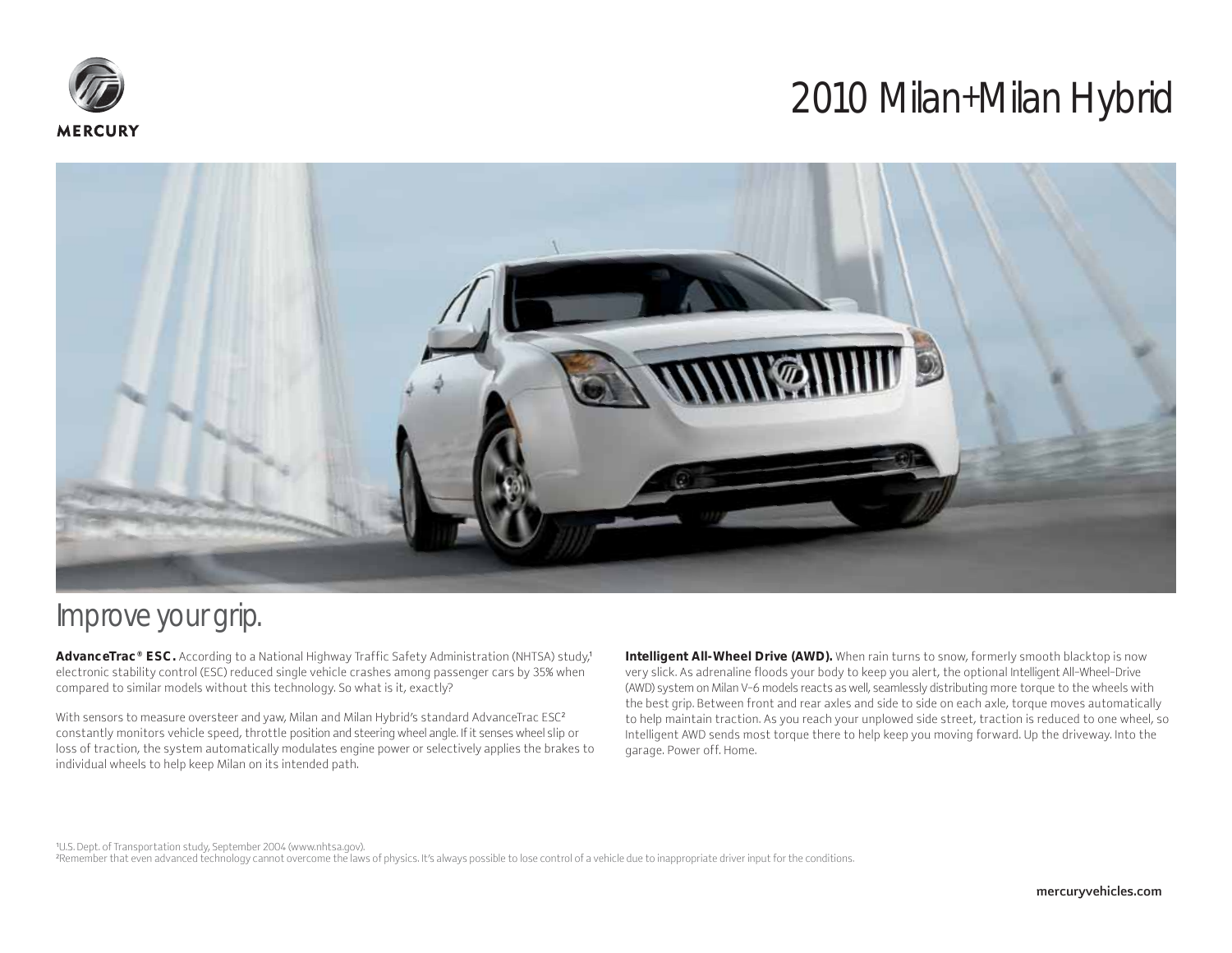





### Raise your awareness.

**BLIS® (Blind Spot Information System) with Cross Traffic Alert.** You want to change lanes. You check your sideview mirror. As you move over, a sharp horn beep from another driver lets you know the lane is occupied. To help make you more aware of those vehicles, radar sensors in Milan's available class-exclusive1 BLIS (Blind Spot Information System) with Cross Traffic Alert are constantly scanning your blind spots. As soon as the sensors detect a vehicle there, the system flashes an amber light in your driver-side or passenger-side sideview mirror to help warn you. Additionally, the Cross Traffic Alert function sounds a warning when the sensors detect a vehicle approaching from either side as you back Milan out of a parking spot.

**Rear View Camera.** The "thunk" of a bicycle against your rear bumper. Not the best way to start your morning. Milan's Rear View Camera, part of the available Driver's Vision Package, uses a tiny, rearmounted camera to deliver a big, full-color image on the 8" screen of the available voice-activated Navigation System, or in the rearview mirror (in models not equipped with the Navigation System). It's always worth a second look. An available Reverse Sensing System can also help. When you're slowly backing up, its sensors help alert you (with audible signals) to certain objects behind the vehicle so you can avoid contact.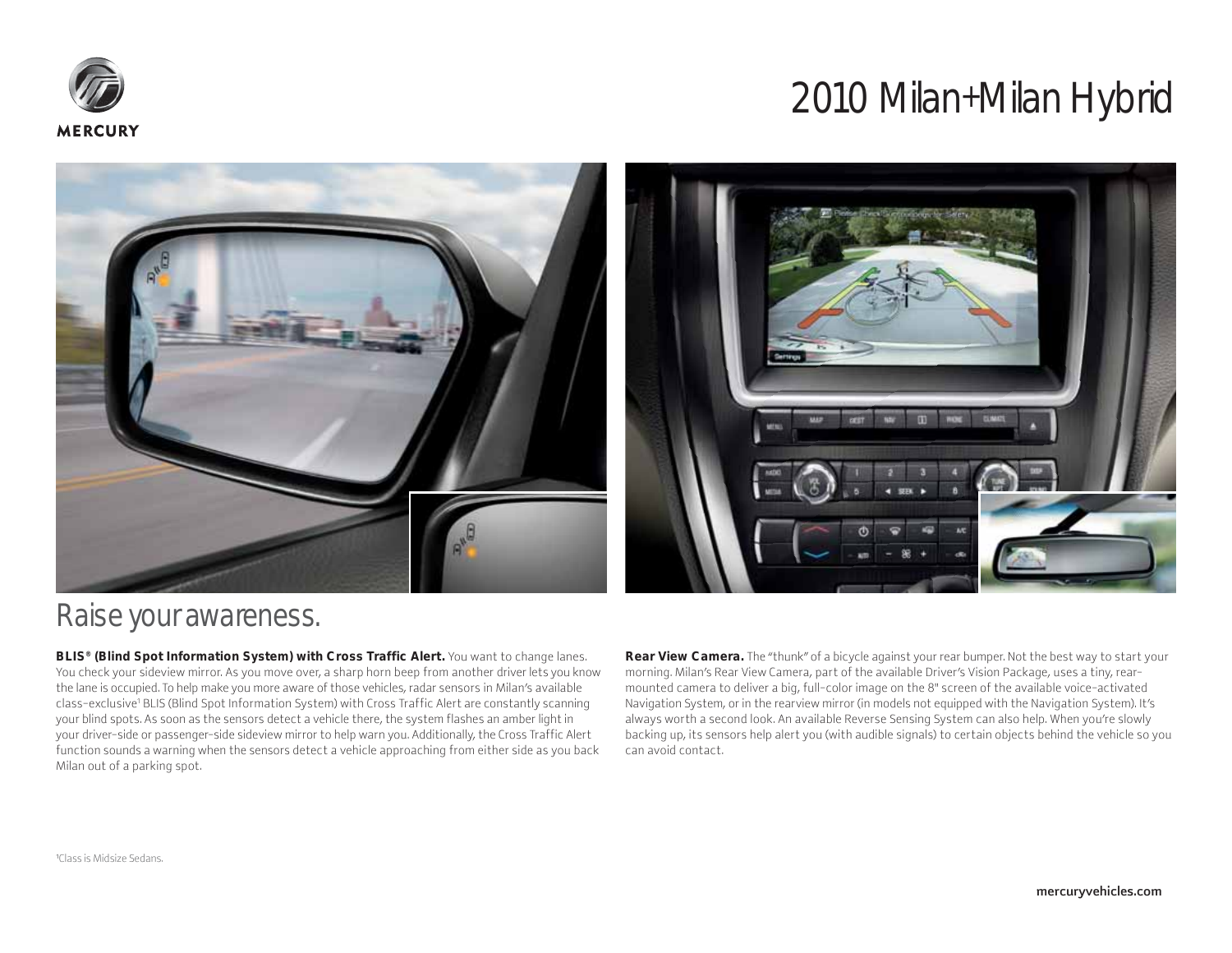



## Savor your surroundings.

Seat Yourself. Surrounded by volumes of airy room, it's hard to feel anything other than soothed in Mercury Milan. A hidden dash-top storage bin is the perfect place to store your cell phone, change, toll road tickets and more. The front center console features two-tiered storage and doubles as an armrest. And because the front-passenger seat and 60/40 split-folding rear seat fold down,<sup>1</sup> you can fit items . almost 9' long into Milan's spacious interior. An available power tilt-and-slide moonroof is the perfect finishing touch.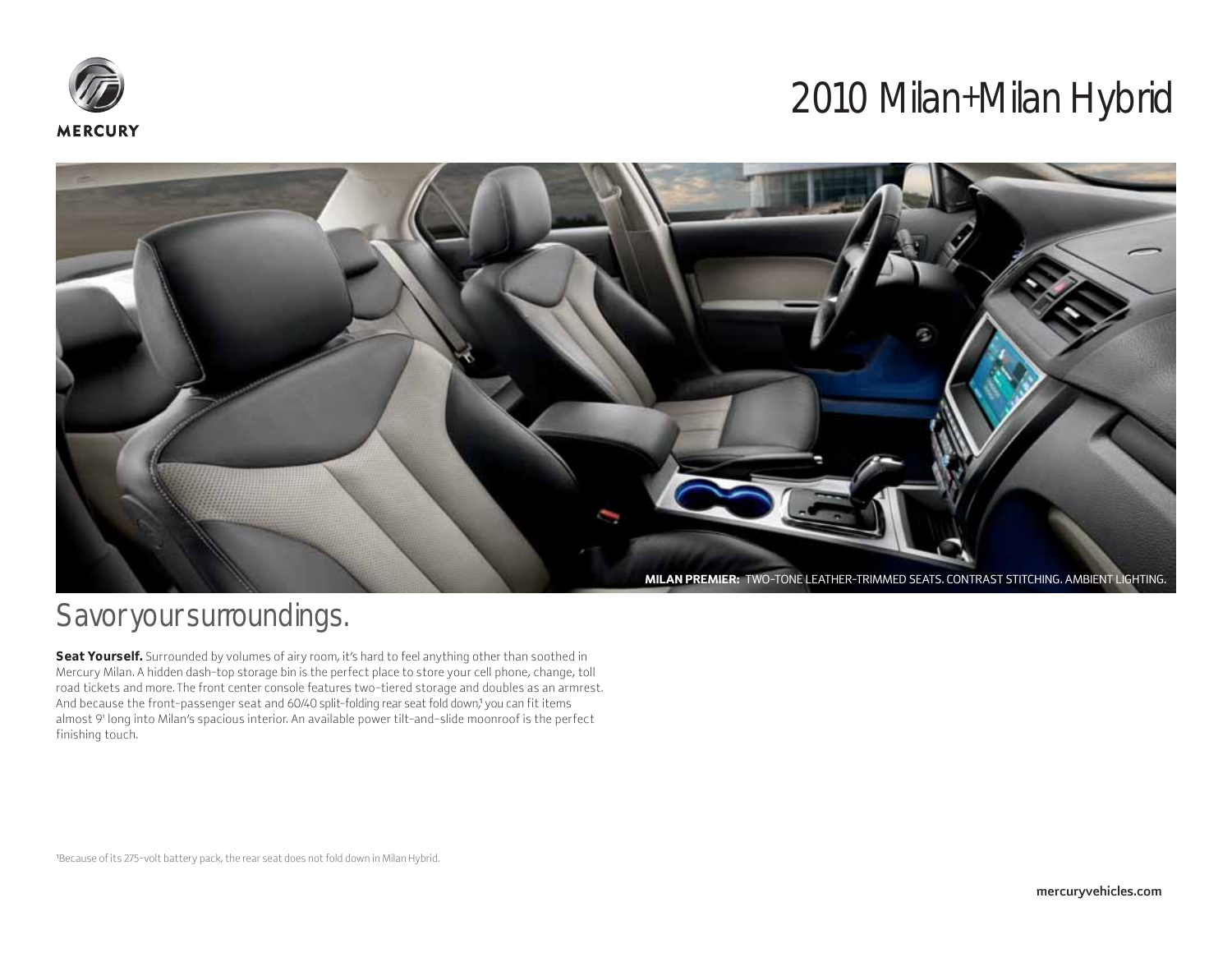



### Peak your performance.

**Highway Cruiser.** Is much of your day spent on the road? Do you travel long distances for your job? If so, the 2.5L I-4 engine on Milan or the available 3.0L V-6 Flex Fuel engine on Milan Premier will answer the call. These gasoline-powered engines are teamed with 6-speed manual or 6-speed automatic transmissions to smartly balance performance with fuel efficiency.

**City Driver.** You'll find a soul mate in the all-new 2010 Milan Hybrid. In stop-and-start city driving, Milan Hybrid excels. Its full-hybrid system enables the vehicle to travel at speeds up to 47 mph on the electric motor alone. That's why city mileage (41 mpg) is higher than highway mileage (36 mpg)1 . This requires a whole new way of thinking – and driving. Gentle acceleration, consistent brake pressure, and the fine art of coasting will help you get the most from Milan Hybrid's full-hybrid system.

On the road, Milan Hybrid's 2.5L I-4 engine works with the electric traction motor to create 191 net hp. That motor captures kinetic energy during Regenerative Braking and uses it to recharge the 275-volt sealed battery pack. The battery pack completes the cycle by supplying energy to start the engine, to drive at low speeds, and to boost acceleration.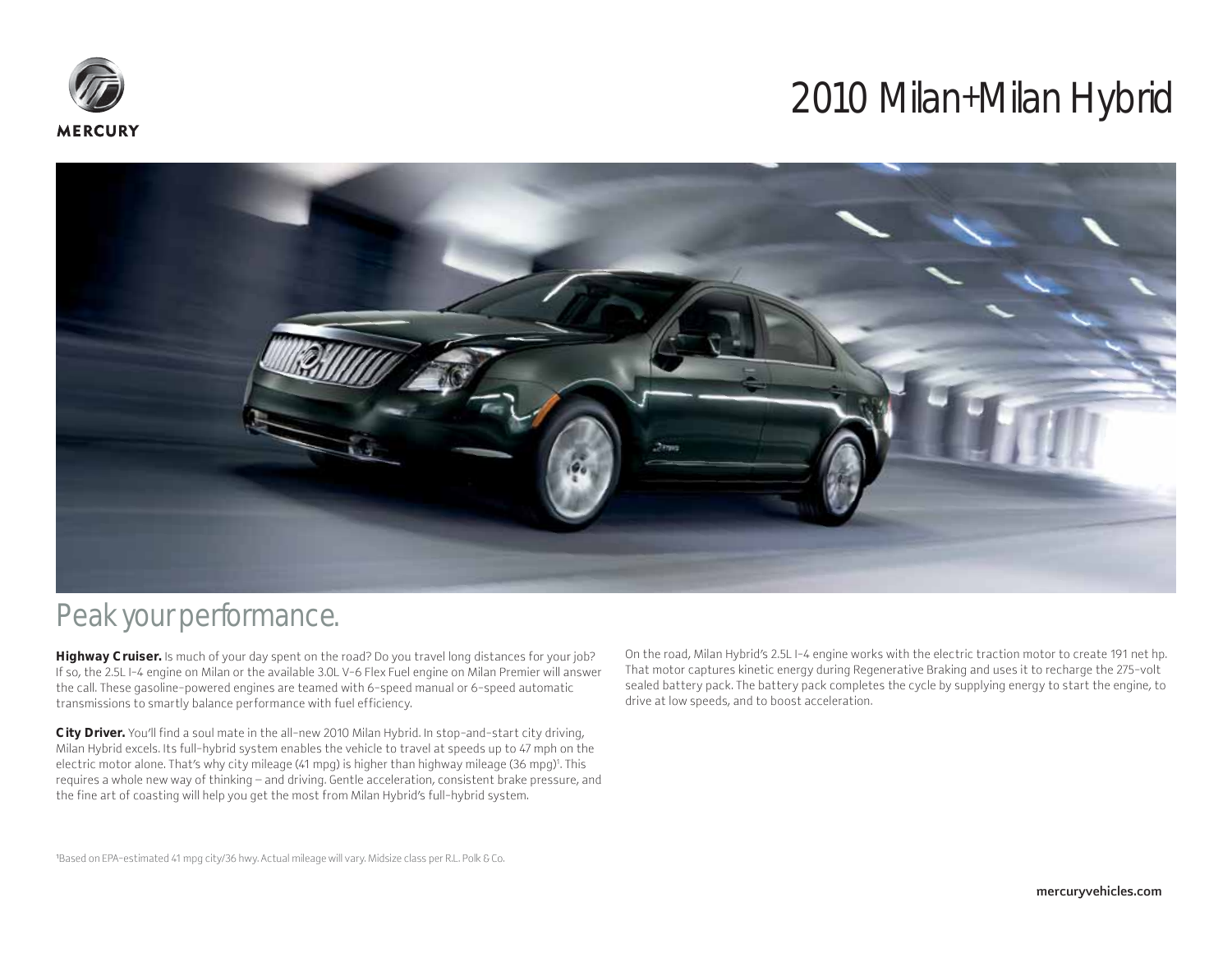

### Elements of sophistication.



**Preparation.** Never have power when you need it? Now you do. To power laptops, digital media players, portable gaming systems and more, a convenient 110-volt outlet is always at the ready in Milan Hybrid.



**Automation.** As the sprinkles turn into a downpour, Milan's speed-sensitive wipers can maximize visibility by speeding up on their own, allowing you to keep your hands on the steering wheel. You're free to focus on the road while other drivers are fumbling for their wipers.



**Integration.** Milan's LED taillamps use less energy and illuminate more quickly than conventional bulbs. On Milan and Milan Hybrid, they're further accentuated by an available rear spoiler.



**Organization.** Ultimate control comes to those who keep their worlds uncluttered. To help, Milan's spacious trunk includes a storage net that's perfect for holding items that are prone to "rolling." Not shown: A dash-top storage bin that keeps items at your fingertips at all times, as well as 6 bottle/beverage holders in Milan's interior.



**Illumination.** An automatic headlamps feature on Milan Premier and Milan Hybrid turns the headlamps on and off automatically based on ambient light conditions.



**Activation.** On models equipped with Milan's available voice-activated touch-screen Navigation System, the Dual-zone Electronic Automatic Temperature Control can be operated 2 ways: by voice (say "Temperature Up" or "Temperature Down"); or by touching the up or down arrows on the Navigation System's Climate screen.



**Invitation.** Green. White. Yellow. Aqua. Red. Blue. Purple. To give your 2010 Milan Premier or Milan Hybrid an inviting glow, Ambient Lighting allows you to scroll through these 7 different colors to create the mood you desire – illuminating from within the front cupholders and from the front and rear footwells.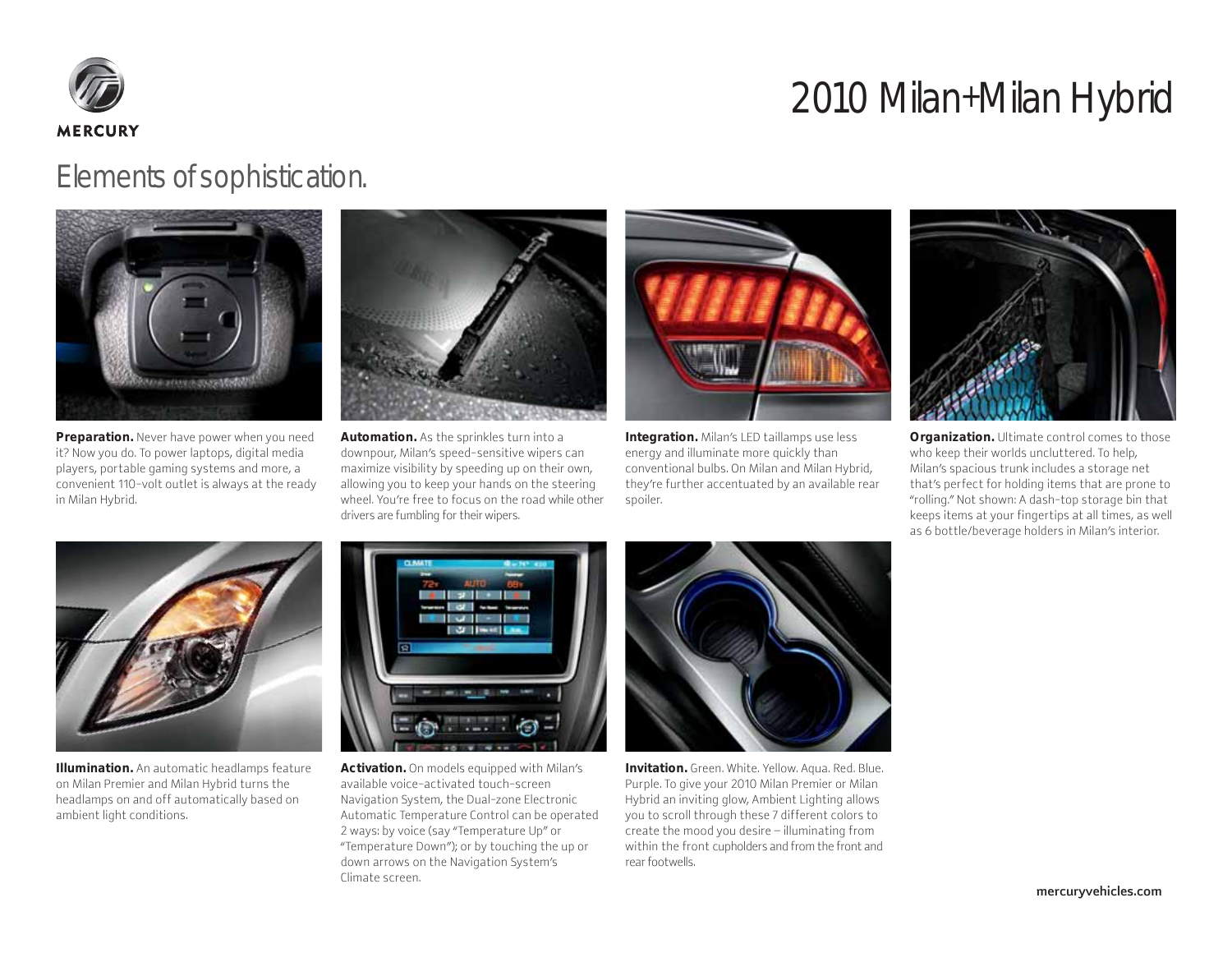

#### **Specifications**

#### **BASE MODEL DIMENSIONS**

Wheelbase 107.4" Length 189.0" Width (excl. mirrors/incl. mirrors) 72.2"/80.1" Height 56.9" Front track 61.7" Rear track 61.3" Head room (front/rear) 38.7"/37.8" Shoulder room (front/rear) 57.4"/56.5" Leg room (front/rear) 42.3"/37.1"

#### **CAPACITIES**

Fuel capacity FWD: 17.5 gal. AWD: 16.5 gal. Cargo volume Milan: 16.5 cu. ft. Milan Hybrid: 11.8 cu. ft. Seating capacity 5 Total passenger volume Milan: 100.3 cu. ft.

Milan Hybrid: 99.8 cu. ft.

#### **HORSEPOWER, TORQUE AND 2010 EPA-ESTIMATED FUEL ECONOMY**

**2.5L iVCT DURATEC® I-4 ENGINE**  Horsepower 175 @ 6000 rpm Torque 172 lb.-ft. @ 4500 rpm 6-speed manual 22 mpg city/31 hwy.<sup>1</sup> 22 mpg city/29 hwy.<sup>2</sup> 6-speed automatic 23 mpg city/34 hwy.<sup>1</sup> 22 mpg city/31 hwy.<sup>2</sup>

#### **3.0L iVCT DURATEC V-6 FFV ENGINE**<sup>3</sup>

Horsepower 240 @ 6550 rpm Torque 223 lb.-ft. @ 4300 rpm 6-speed SelectShift Automatic™ (FWD) 18 mpg city/27 hwy. 6-speed SelectShift Automatic (AWD) 18 mpg city/25 hwy.

#### **2.5L iVCT ATKINSON-CYCLE I-4 ENGINE WITH PERMANENT-MAGNET AC-SYNCHRONOUS ELECTRIC MOTOR**

Net horsepower 191 Electronically controlled Continuously Variable Transmission (eCVT) 41 mpg city/36 hwy.

#### **STANDARD FEATURES**

| POWERTRAIN/FUNCTIONALITY                               |  |
|--------------------------------------------------------|--|
| 4-wheel disc Anti-lock Brake System (ABS)              |  |
| Front-wheel drive (FWD)                                |  |
| Short- and Long-Arm (SLA) independent front suspension |  |
| Multilink independent rear suspension                  |  |
| Power rack-and-pinion steering                         |  |
|                                                        |  |
|                                                        |  |

#### **EXTERIOR**

| <u>Chrome exhaust tips </u>                                            |
|------------------------------------------------------------------------|
| Easy Fuel™ capless fuel filler                                         |
| Light-Emitting Diode (LED) taillamps                                   |
| Power, heated body-color sideview mirrors with security approach lamps |
| Solar-tinted glass                                                     |
|                                                                        |

#### **INTERIOR**

| Audio input jack                                                                                     |
|------------------------------------------------------------------------------------------------------|
| Cabin air filtration system                                                                          |
| Dash-top storage bin                                                                                 |
| Front center console with armrest, two-tiered storage and<br>2 beverage holders (non-Hybrid only)    |
| Ice Blue™-lit instrument panel cluster                                                               |
| Leather-wrapped steering wheel with cruise and audio controls                                        |
| Message center                                                                                       |
| Power door locks with child-safety rear door locks                                                   |
| Power remote trunk release                                                                           |
| Power windows with one-touch-up/-down driver-window feature                                          |
| SIRIUS Satellite Radio includes satellite receiver, antenna and introductory<br>6-month subscription |
| Tilt/telescoping steering column                                                                     |
|                                                                                                      |

#### **SECURITY/SAFETY**

| 3                                                                                                                                                                                                                                                                                                              |
|----------------------------------------------------------------------------------------------------------------------------------------------------------------------------------------------------------------------------------------------------------------------------------------------------------------|
| Personal Safety System™ for driver and front passenger with dual-stage front<br>airbags, safety belt pretensioners, safety belt energy-management retractors,<br>safety belt usage sensors, driver-seat position sensor, crash severity sensor,<br>restraint control module and Front-Passenger Sensing System |
| 3-point safety belts for all seating positions                                                                                                                                                                                                                                                                 |
| AdvanceTrac® electronic stability control with Brake-Actuated Traction Control                                                                                                                                                                                                                                 |
| Front-seat side airbags <sup>4</sup>                                                                                                                                                                                                                                                                           |
| Lower anchors and tether anchors for child-safety seats (LATCH)                                                                                                                                                                                                                                                |
| Perimeter anti-theft alarm                                                                                                                                                                                                                                                                                     |
| SecuriCode™ keyless-entry keypad                                                                                                                                                                                                                                                                               |
| SecuriLock® passive anti-theft ignition system                                                                                                                                                                                                                                                                 |
| Side-curtain airbags <sup>4</sup>                                                                                                                                                                                                                                                                              |
| Side-intrusion door beams                                                                                                                                                                                                                                                                                      |
| SOS Post-Crash Alert System™5                                                                                                                                                                                                                                                                                  |
| Tire Pressure Monitoring System (excludes spare)                                                                                                                                                                                                                                                               |

Comparisons based on 2009 competitive models (Midsize Sedan class), publicly available information and Ford certification data at time of PDF. Some features discussed may be optional. Vehicles shown may contain optional equipment. Features shown may be offered only in combination with other options or subject to additional ordering requirements or limitations. Dimensions shown may vary due to optional features and/or production variability. Following release of this PDF, certain changes in standard equipment, options and the like, or product delays may have occurred which would not be included in these pages. Your Lincoln Mercury Dealer is the best source for up-todate information. Lincoln Mercury reserves the right to change product specifications at any time without incurring obligations. Mercury Accessories reserves the right to change product availability at any time without incurring obligations. Visit mercuryaccessories.com or see your local dealer for the most up-to-date product information and availability.

SIRIUS is a registered trademark of SIRIUS XM Radio Inc. Subscriptions governed by SIRIUS Terms and Conditions at sirius.com/serviceterms.

Sony is a registered trademark of Sony Corporation.

Dolby and Pro Logic are registered trademarks of Dolby Laboratories.

©2009 Lincoln Mercury, Ford Motor Company 10MMLNJ3WEBPDF

1 Rapid Spec 100A and 101A. <sup>2</sup>Rapid Spec 102A and 103A. <sup>3</sup>Fuel economy when operating on E85 will yield different values than gasoline. See Fuel Economy Guide for more information. <sup>4</sup>Always wear your safety belt and secure children in the rear seat. 5 SOS hardware may become damaged or the battery may lose power during a crash, which could prevent operation. Not all crashes will activate an airbag or safety belt pretensioner.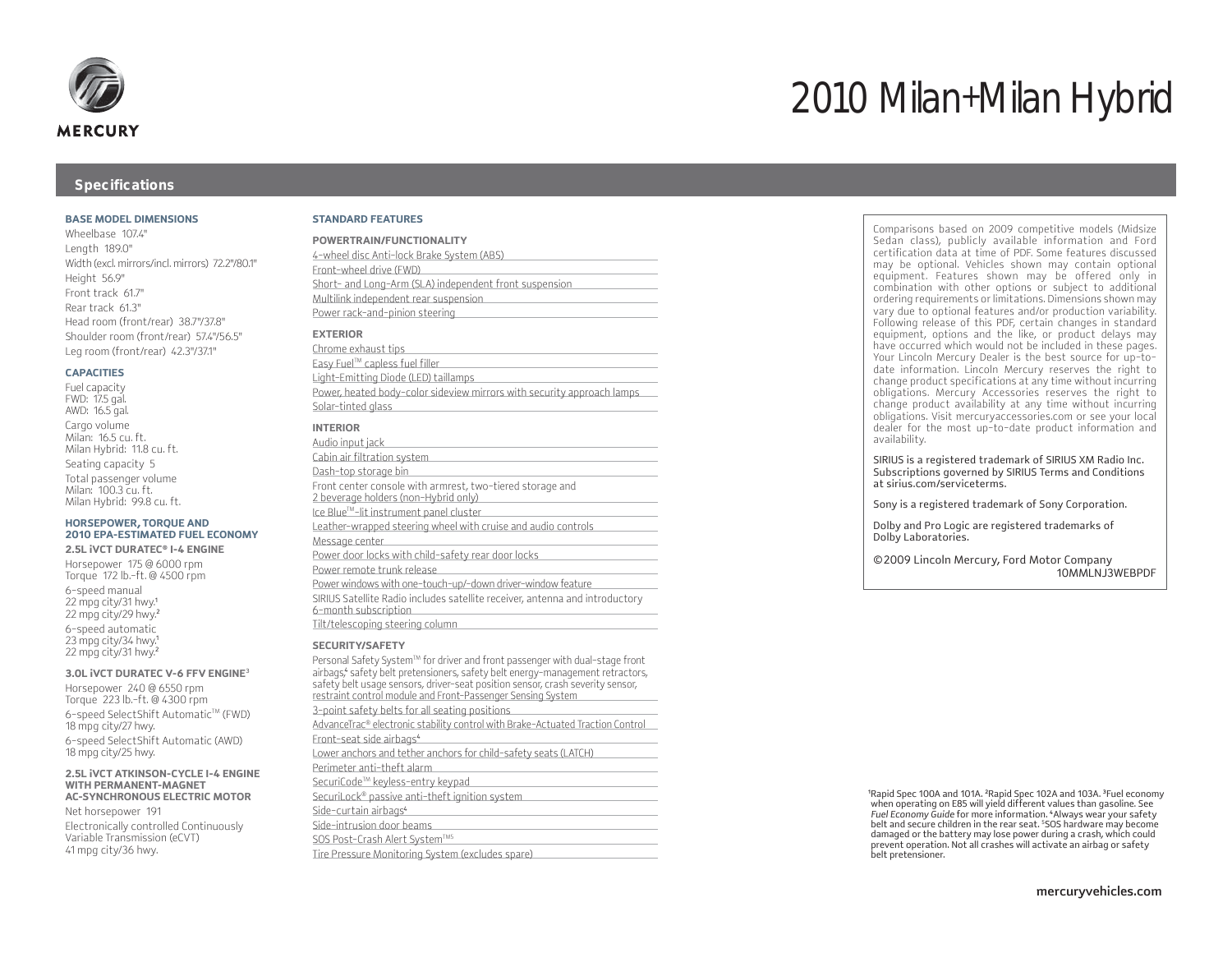

#### **Build Your Milan**

#### **MILAN – Rapid Spec 100A**

| Includes all the standard features, plus:                       |
|-----------------------------------------------------------------|
| 2.5L DOHC Duratec® I-4 engine with iVCT                         |
| 6-speed manual transmission                                     |
| 16" 5-spoke painted-aluminum wheels                             |
| P205/60R16 all-season rolling resistance tires                  |
| Halogen headlamps                                               |
| 6-way power driver seat with manual lumbar                      |
| 2-way manual fold-down front-passenger seat                     |
| 60/40 split-folding spring-assisted rear seat (non-hybrid only) |
| AM/FM stereo/single-CD player with MP3 capability               |
| Single-zone manual air conditioning                             |
|                                                                 |

#### **AVAILABLE OPTION GROUPS**

**Rapid Spec 102A –** 6-speed automatic transmission, carpeted front and rear floor mats, 17" 5-spoke-design steel wheels with silver-painted covers, and P225/50R17 all-season tires

**Rapid Spec 103A –** 6-speed automatic transmission, carpeted front and rear floor mats, 17" 5-spoke-design steel wheels with silver-painted covers, P225/50R17 all-season tires, fog lamps, rear spoiler, and Sun & SYNC Package, which includes power tilt-and-slide moonroof, auto-dimming rearview mirror with microphone and compass, and Mercury SYNC® voiceactivated, in-vehicle communications and entertainment system

#### **AVAILABLE OPTIONS AND PACKAGES**

| Rapid Spec 101A - 6-speed automatic transmission                                                 |
|--------------------------------------------------------------------------------------------------|
| All-weather floor mats                                                                           |
| Auto-dimming rearview mirror <sup>1</sup> with microphone and compass                            |
| Carpeted front and rear floor mats                                                               |
| Mercury SYNC <sup>1</sup> voice-activated, in-vehicle communications and<br>entertainment system |
| Red Candy Metallic Tinted clearcoat paint                                                        |
| Remote start systems <sup>2</sup>                                                                |
| Reverse Sensing System <sup>3</sup>                                                              |
| Sun & SYNC Package <sup>1</sup>                                                                  |
| White Platinum Metallic Tri-Coat paint <sup>3</sup>                                              |

#### **MILAN PREMIER – Rapid Spec 200A**

| Includes all the standard features on Milan, plus:                                  |
|-------------------------------------------------------------------------------------|
| 6-speed automatic transmission                                                      |
| 17" 7-spoke painted-aluminum wheels                                                 |
| P225/50R17 all-season tires                                                         |
| Automatic halogen headlamps                                                         |
| Fog lamps                                                                           |
| 8-way power driver seat with manual lumbar                                          |
| 6-way power fold-down front-passenger seat                                          |
| Leather-trimmed seats                                                               |
| Heated front seats                                                                  |
| Carpeted front and rear floor mats                                                  |
| Ambient Lighting                                                                    |
| Dual-zone Electronic Automatic Temperature Control                                  |
| Auto-dimming rearview mirror with microphone and compass                            |
| Mercury SYNC voice-activated, in-vehicle communications and<br>entertainment system |
|                                                                                     |

#### **AVAILABLE OPTION GROUPS**

**Rapid Spec 201A –** Rear spoiler, Reverse Sensing System, and Driver's Vision Package, which includes BLIS® (Blind Spot Information System) with Cross Traffic Alert and Rear View Camera

**Rapid Spec 202A –** Rear spoiler, Reverse Sensing System, Driver's Vision Package, and Moon & Tune Package, which includes power tilt-and-slide moonroof and Sony® Audio System with DAEP 5.1 Surround Sound, AM/FM stereo/6-disc in-dash CD changer, MP3 capability and 12 speakers

#### **AVAILABLE OPTIONS AND PACKAGES**

3.0L Duratec V-6 FFV engine with iVCT and 6-speed SelectShift Automatic™ transmission

18" Luster Nickel wheels All-weather floor mats

Intelligent All-Wheel Drive (AWD) system (3.0L V-6 only)

Hard drive-based, voice-activated Navigation System features SIRIUS Travel LinkTM<sup>4</sup> (with introductory 6-month subscription) and about 10 gigabytes of digital storage for pictures and music; includes Sony Audio System with DAEP 5.1 Surround Sound, AM/FM stereo/single-CD/DVD, MP3 capability and 12 speakers

#### Moon & Tune Package<sup>5</sup>

| Premium floor mats |  |  |  |
|--------------------|--|--|--|
| Rear spoiler       |  |  |  |
|                    |  |  |  |

Red Candy Metallic Tinted clearcoat paint

Remote start systems

Reverse Sensing System

VOGA Package includes chrome-accent finishes on grille, rear decklid appliqué and rear badging; 17" 8-spoke chrome wheels with VOGA center caps; unique VOGA exterior badging; unique floor mats with embroidered VOGA logo; Cashmere-colored door-trim inserts; Cashmere-colored leather-trimmed seats with tone-on-tone Cashmere stitching; and VOGA embroidered on front seatbacks (available only with Tuxedo Black or White Suede exterior colors and Dark Charcoal interior)

White Platinum Metallic Tri-Coat paint

#### **MILAN HYBRID – Rapid Spec 300A**

*Includes all the standard features on Milan Premier, plus:* 2.5L iVCT I-4 Atkinson-cycle engine with Permanent-Magnet AC-synchronous electric motor Electronically controlled Continuously Variable Transmission (eCVT) 275-volt sealed nickel-metal-hydride (NiMH) battery Regenerative Braking System 17" 15-spoke painted-aluminum wheels Reverse Sensing System SmartGauge™ with EcoGuide instrument cluster with 2 configurable LCD screens and message center 110-volt AC power outlet Driver's Vision Package includes BLIS (Blind Spot Information System) with Cross Traffic Alert and Rear View Camera Moon & Tune Package includes power tilt-and-slide moonroof and Sony Audio System with DAEP 5.1 Surround Sound, AM/FM stereo/6-disc in-dash CD changer, MP3 capability and 12 speakers

#### **AVAILABLE OPTIONS AND PACKAGES**

#### All-weather floor mats

Hard drive-based, voice-activated Navigation System features SIRIUS Travel Link (with introductory 6-month subscription) and about 10 gigabytes of digital storage for pictures and music; includes Sony Audio System with DAEP 5.1 Surround Sound, AM/FM stereo/single-CD/DVD, MP3 capability and 12 speakers

#### Remote start systems

White Platinum Metallic Tri-Coat paint

<sup>1</sup>Requires Rapid Spec 102A. <sup>2</sup>Requires Rapid Spec 101A, 102A, or 103A. <sup>3</sup>Requires Rapid Spec 102A or 103A. 4 Requires Rapid Spec 202A. <sup>5</sup>Single-CD Sony Audio System when paired with Navigation System.

 Features shown may be offered only in combination with other options or subject to additional ordering requirements or limitations.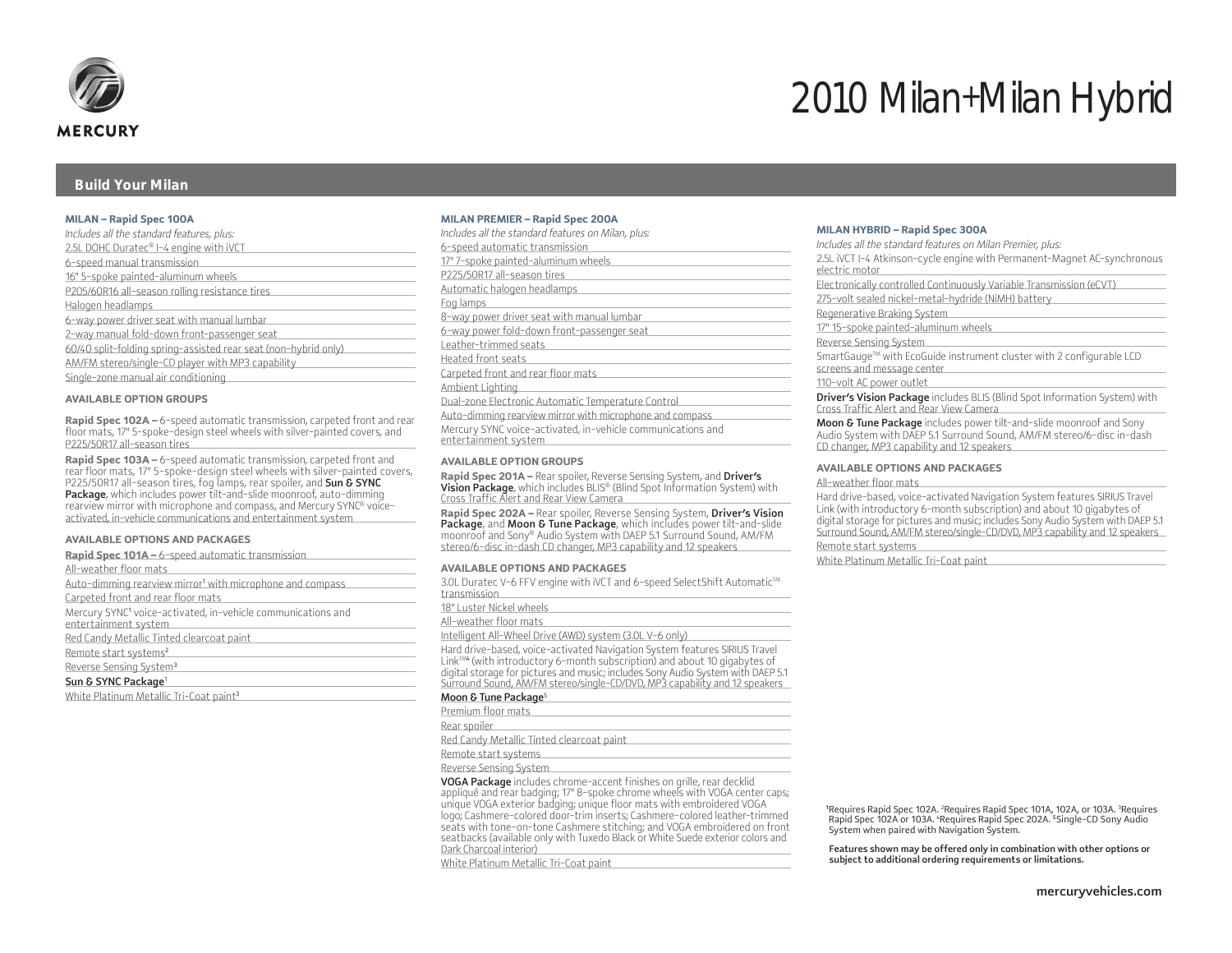



Colors are representative only.